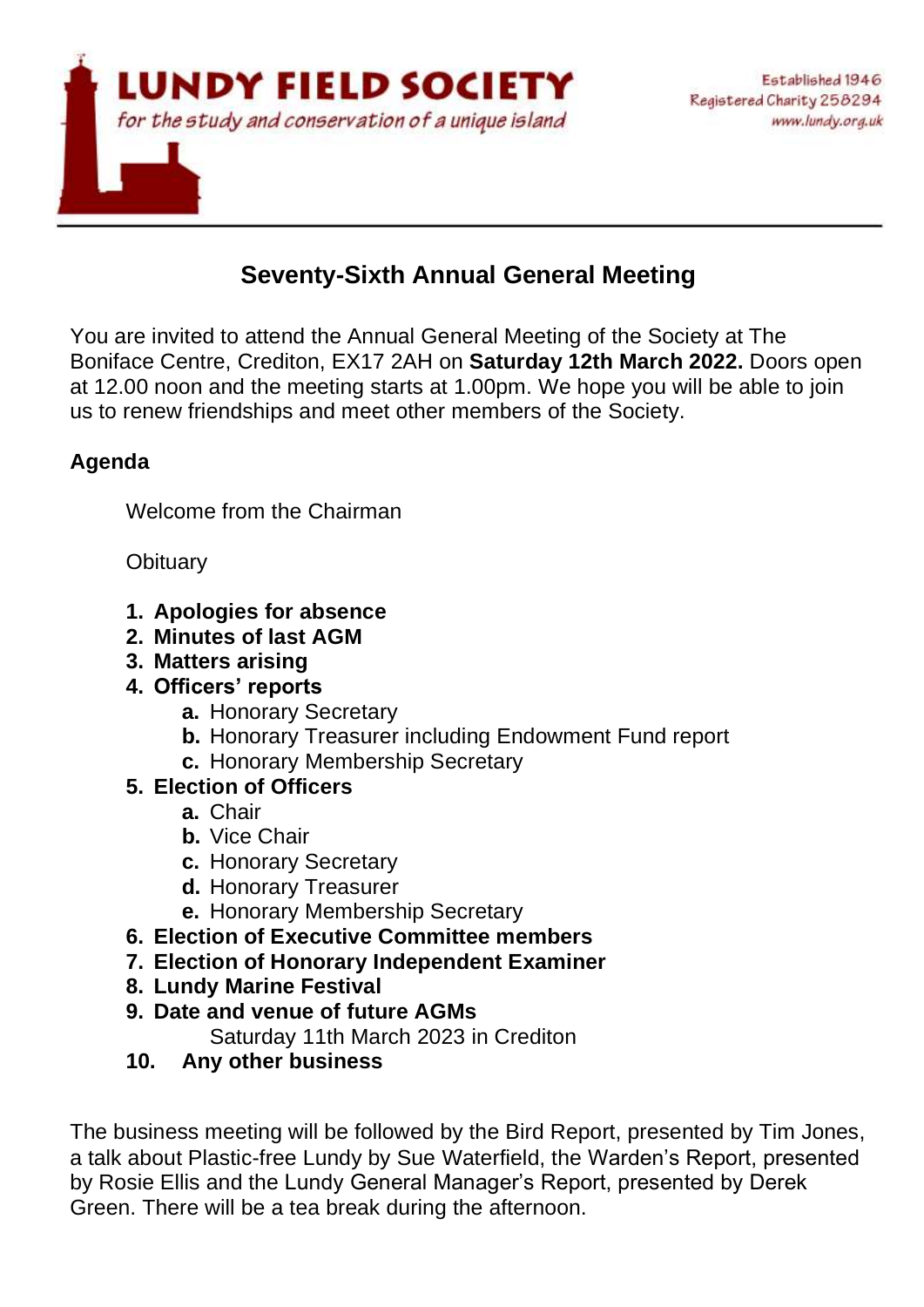## **Minutes of the 75th Annual General Meeting held online on the Zoom platform on Saturday 4th September 2021 from 3.30pm.**

The meeting was attended by 70 members. It was chaired by Alan Rowland.

The Chair welcomed members to the meeting which had been rescheduled following the postponement of the meeting in May due to the coronavirus pandemic. He thanked the committee members for their hard work over the year.

The Honorary Secretary, Michael Williams, outlined how the meeting would work online and members were able to practise using the voting system.

#### **1. Apologies for absence**

Apologies were received from 22 members.

#### **2. Minutes of the 2020 Annual General Meeting**

There were no corrections and members voted to accept the minutes as a true and accurate record of the meeting.

#### **3. Matters Arising**

There were no matters arising.

#### **4. Reports**

#### **a. Honorary Secretary**

The Honorary Secretary, Michael Williams, gave his report, reproduced below.

You might expect this to be a short report given the extraordinary international situation we experienced in 2020. In fact the LFS adapted remarkably well and although some of our core activities were affected by the pandemic, the Society has had a busy year and has achieved a lot.

The developing situation with the coronavirus pandemic resulted in some considerable discussion between the Chair and the Honorary Secretary before we took the decision to postpone the AGM in early March. In the end, the AGM took place online in September and went smoothly despite the internet connection dropping out during the Treasurer's report. Attendance was 93 people which compares favourably with recent in-person AGMs and feedback was overwhelmingly positive.

In response to the lockdown Michael organised a series on online webinars open to all. From late April to the first week of July a total of 12 talks and presentations took place ranging from lectures about Lundy's archaeology, birds, wildflowers and LFS conservation breaks to a photography workshop and a poetry recital. The series restarted in October with a talk from Andrew Cleave about moths and butterflies.

The Marisco Tavern online Christmas Quiz was a huge success with an estimated 120 people taking part. The post-quiz socialising on the Zoom call went on well into the evening in true Tavern style except that the electricity stayed on!

The LFS was promoted during each talk and we have attracted many new members. Thank you to all the speakers who have taken part and to Dave Richards who has hosted the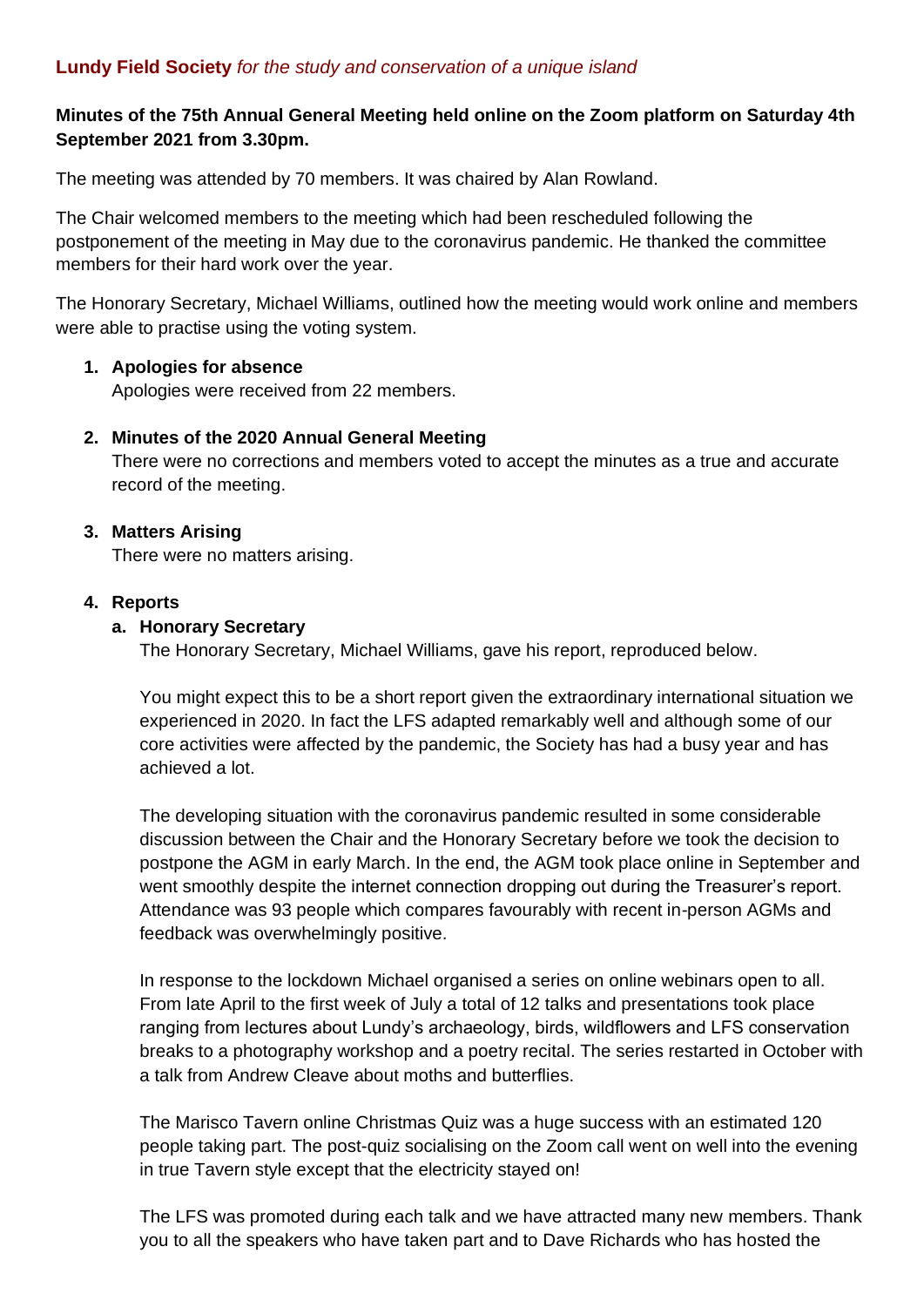webinars and made the technical arrangements. We have had such a varied programme and everyone has given their time freely to talk to us. In the spring we typically had 250 people watching live each week and very many more catching up on YouTube afterwards. Collectively the talks have been watched over 10,000 times!

Roger Chapple retired as our Honorary Treasurer at the end of the 2019 financial year having served for six years and Chris Dee took on the role. Roger had previously been our Chair between 2002 and 2007 and in recognition of his contribution to the Society we were pleased that he was elected as a Vice President at the 2020 AGM. Roger continues as an active member of the committee and will maintain the role he has made his own as the AGM auctioneer!

The £500 grant given to Dr James Waggitt of Bangor University for research in July 2020 on the influence of tidal currents and weather patterns on Cetacean presence in Lundy waters, was deferred until June 2021.

A grant of £500 had been agreed for Jamie Dunning for a study of the role of social interactions in the life history of the House Sparrow, which is taking place during 2021. Jamie is the current Lundy Sparrows research student.

Financial assistance of £500 was given to the field studies activities relating to the St Helen's project enabling the Education Officer, Rosie Ellis, to purchase binoculars and equipment to support school visits.

During the summer it became apparent that the pandemic was causing real financial difficulties for Landmark and the Lundy Company, and an appeal was launched to raise funds to cover the shortfall. After much virtual discussion and consideration, your committee determined to donate £10,000 to the Lundy Appeal, ring-fenced to support conservation and education work on Lundy.

It is sad to report that no conservation breaks were able to take place during 2020 and we are exploring the possibility of increasing the number of working holidays we organise in the future. For the first time in over 25 years, the annual Lundy Cabbage count was not able to take place.

Bird ringing was significantly affected by the Covid pandemic, but it was still possible to carry out some valuable work. Before the first lockdown, necessary repairs were made to the shearwater nest boxes and seven of them were subsequently occupied. Lockdowns provided plenty of time for continuing digitisation of historic LFS ringing records, to make them more readily available for analysis.

Work on the long-term study of breeding Wheatears could not take place, and the absence of visiting ringers greatly reduced the number of migrants caught in spring. However, from July onwards, good numbers of birds were ringed. An annual total of almost 2000 birds was very pleasing under the circumstances.

In January the first steps were taken towards re-establishing Lundy as a recognised Bird Observatory. The rebuilding of the Terrace Heligoland Trap would contribute towards this process. Approval for carrying out the necessary work had been delayed by the pandemic and the work will now be done in October this year.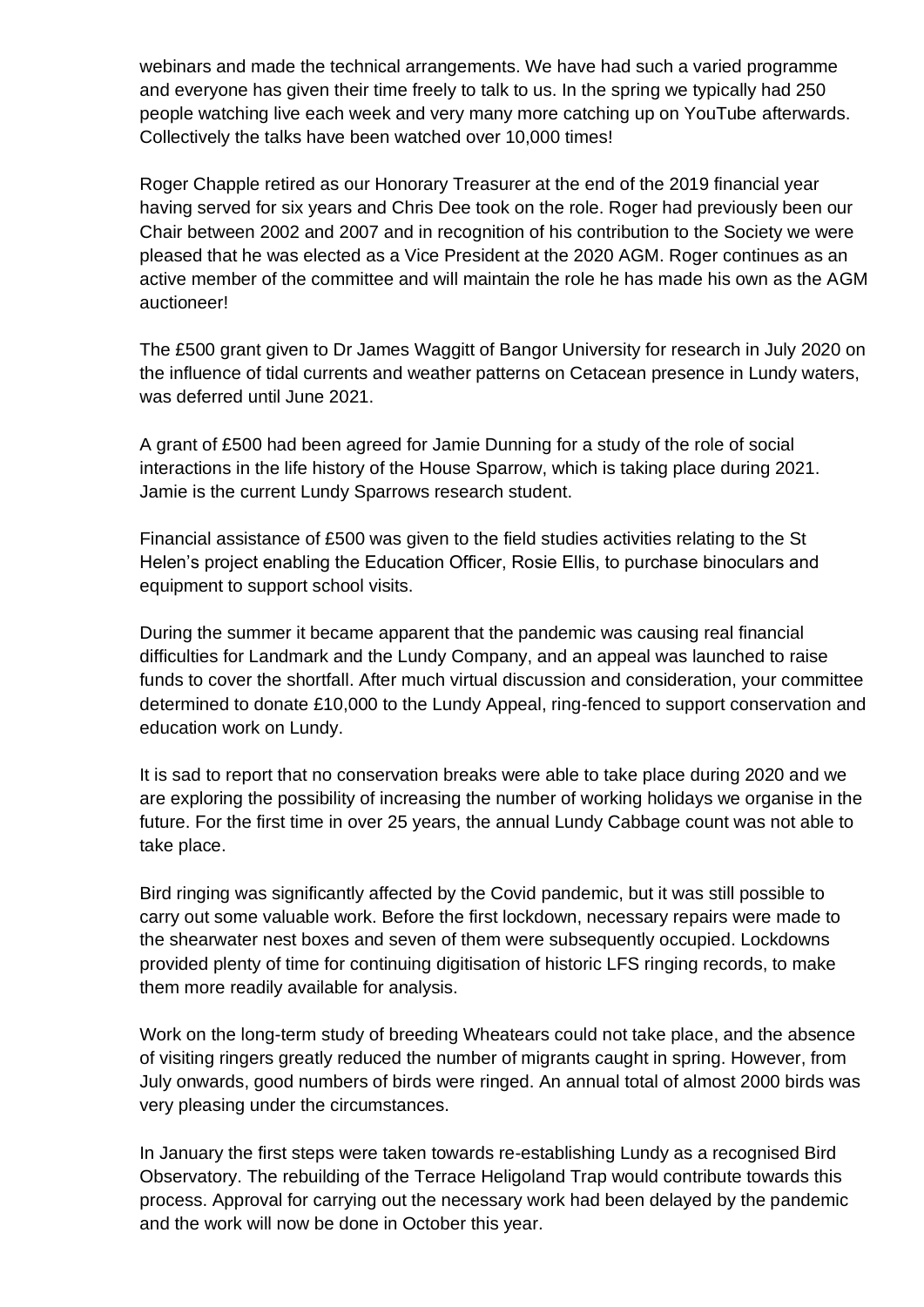Bookings opened for the 75th anniversary celebratory Discover Lundy week that was due to take place in May 2021. Within ten days all 60 places had been reserved but with the ongoing pandemic situation more detailed organisation was paused as the event would have to respond to the restrictions in place at the time. In the end we had to cancel the week.

As part of our 75th anniversary celebrations, commemorative Lundy stamps will be issued.

Sue Waterfield who manages the Lundy General Stores has been appointed the new Island Representative as a successor to Grant Sherman and we look forward to working with Sue in the years ahead.

In February and early March, a working party convened twice in Marlborough to sort through the Harman family's archives that were in the possession of our President, Diana Keast. A very considerable amount of material relating to the Harmans' ownership of Lundy has been identified and was transferred to the North Devon Record Office and the philatelic archive will join the Lundy stamp collection at the British Library.

The website was enhanced with records of Lundy observations by taxonomic group in addition to publication in the Annual Report and submission online to iRecord. New members are now able to sign up on the website too.

Despite limited on island activities by the Society during the year, Belinda Cox was still able to edit and produce the excellent and entertaining annual bulletin, Discovering Lundy, that was distributed to members in early 2021.

Thank you for your continued support through these turbulent times.

#### **b. Honorary Treasurer including endowment fund update**

The Honorary Treasurer, Chris Dee, presented the accounts for the year ending 31st December 2020.

There were no questions and members voted to adopt the accounts.

Alan Rowland updated the meeting on future plans for the Endowment Fund as our late members, Ken and Pat Rodley, have very generously brought us nearer to realising our goal with a substantial legacy from their estate.

After discussions at committee, it was decided how we will handle such legacies towards meeting our objectives. Any donation or legacy over £1,000 is deemed as substantial and will be divided so that 80% will be invested in the long-term Endowment Fund and the remaining 20% directed to our short-term objectives. Any donation less than this amount will go directly into our short-term objective or projects fund, unless restricted by the donor.

Our long-term objective is to accumulate sufficient capital to generate enough interest from our Endowment Fund, to fund a warden on Lundy, give larger research grants and even to commission specific research.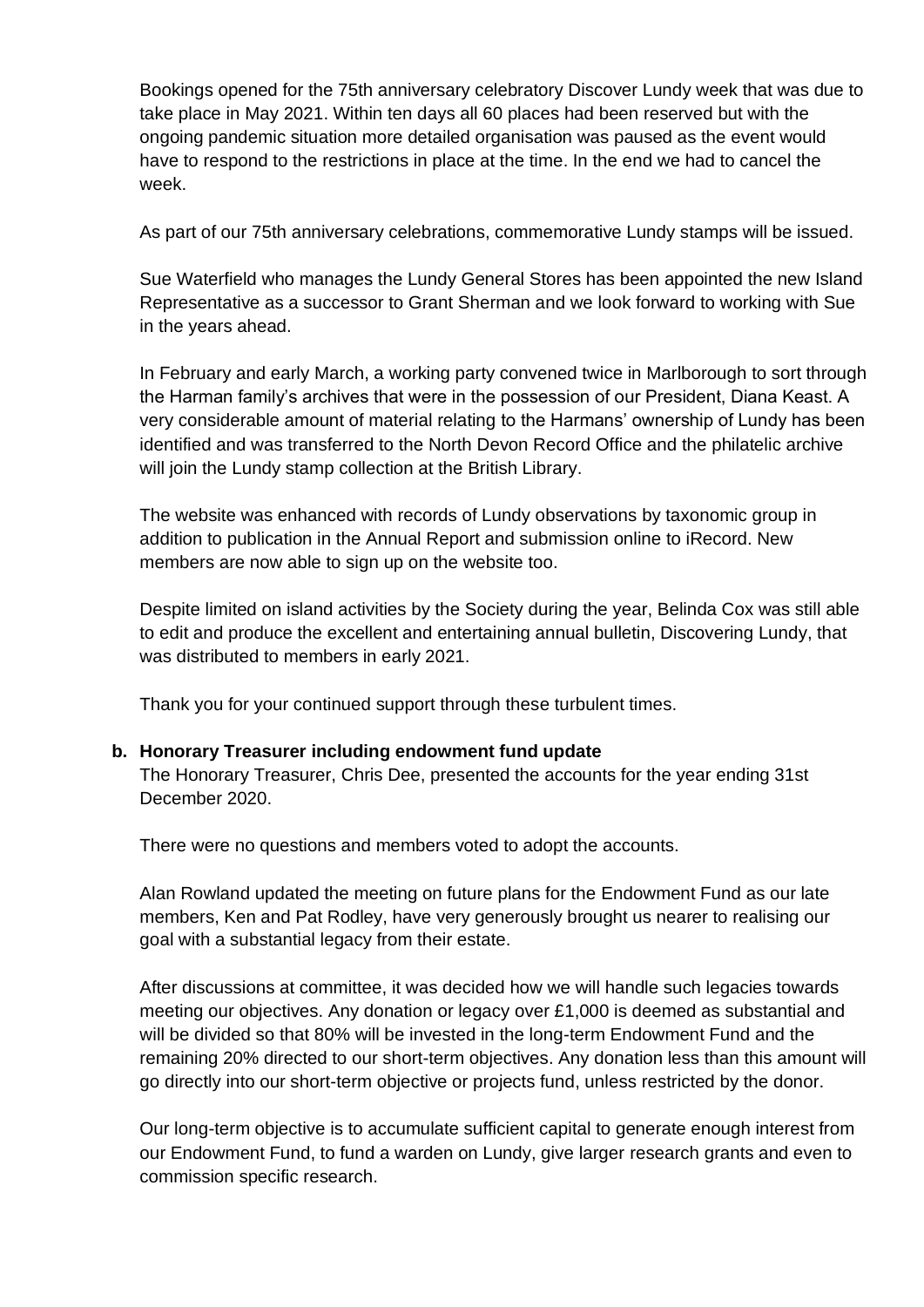We estimate that a sum of £250,000 will be sufficient to generate the required amount of interest. We will continue to invest substantial donations or legacies and reinvest interest earned until we reach that sum.

In 2019 we opened an Ethical Investment fund with £20,000. In February 2021 we added a further £6,500 from general funds. The Rodley bequest so far has enabled us to deposit a further £17,600 into the investment fund, and once their house is sold, we expect a further £40-45,000 which will be divided 80:20 between our long- and short-term funds.

Our short term or project fund will be an accumulation of smaller donations over and above our subscription income and stands at over £5,000. We have a list of projects and are currently applying these funds towards refurbishment of the Heligoland Trap on Lundy at a cost of £1,650.

Subscriptions will continue to fund our annual expenditure to service our membership, publish our Annual Report, Bulletin and Journal, subsidise working parties and fund our dayto-day expenditure.

## **c. Honorary Membership Secretary**

The Honorary Membership Secretary, Sandra Rowland, gave her report: at the end of December there were 421 active memberships, equating to 555 members including family members. The webinars had resulted in the recruitment of 80 new members and our total membership is the highest ever recorded.

The names of members who had died and many new members were announced.

## **5. Election of Officers**

The Honorary Secretary took chair and thanked Alan Rowland for his continued work as Chair and proposed Alan continue in this role. This was seconded and there being no other nominations he was declared elected. Alan returned to the Chair.

The remaining Officers were willing to be re-elected. It was proposed and seconded that they be re-elected en bloc. There were no other proposals so this was put to the vote and agreed.

#### **6. Election of Executive Committee**

Tom Dickins had resigned from the committee and Frances Stuart was standing down at the end of a three-year term. Andrew Cleave, André Coutanche, Trevor Dobie, Jenny George, Keith Hiscock, Chris Pawson and Chris Webster all reach the end of a three-year term and were willing to stand again. In addition, there are up to two vacancies.

It was proposed and seconded that the committee members wishing to stand again be reelected en bloc. There were no other nominations for the committee, so the proposal was put to the vote, and they were declared elected.

Tom Dickins and Frances Stuart were thanked for their contributions to the Society's work.

The Chair invited anyone interested in joining the committee to get in touch with him or the Honorary Secretary.

## **7. Election of Honorary Independent Examiner**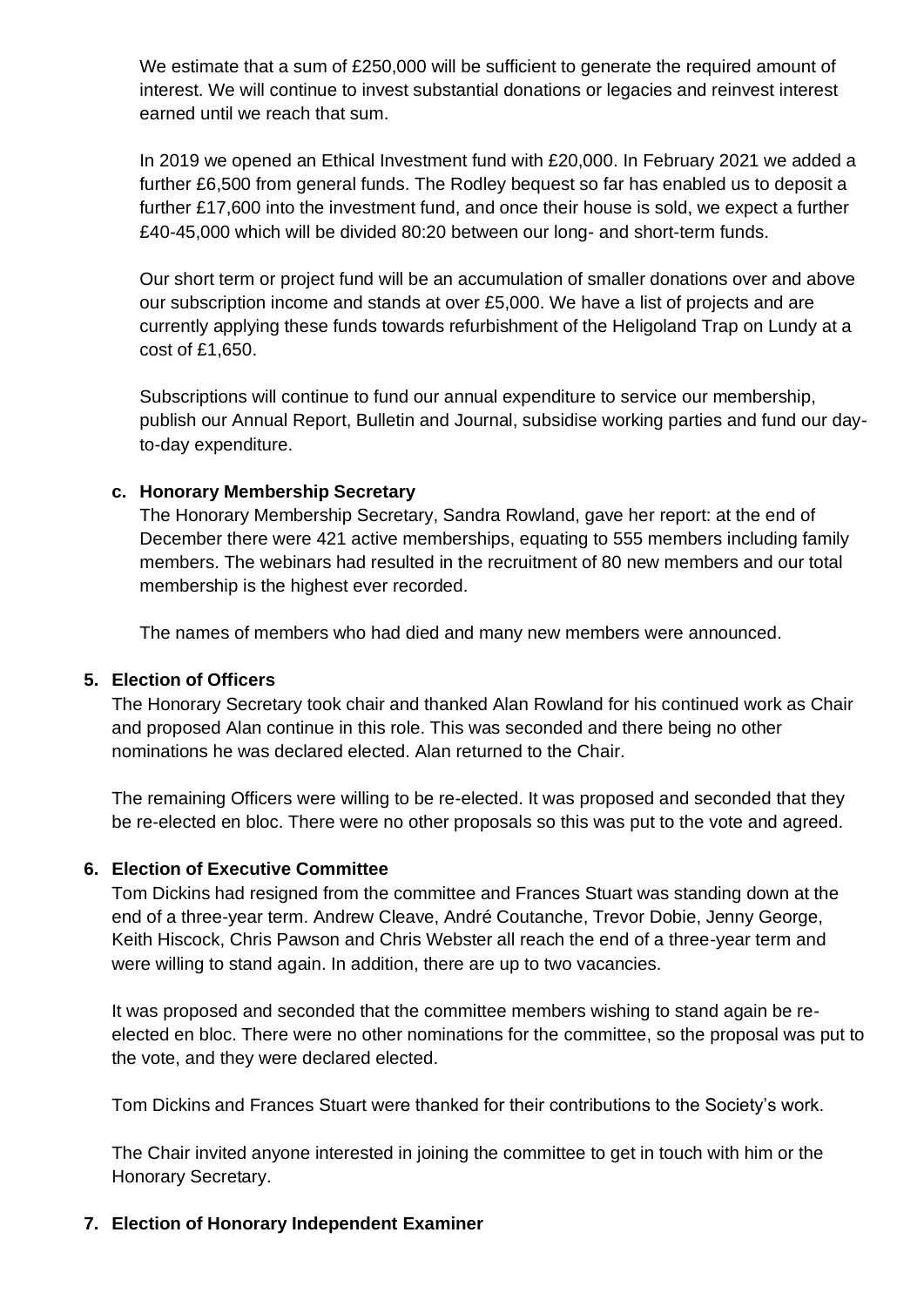Bill Williams was proposed and seconded as Honorary Independent Examiner. There being no other nominations he was duly elected.

## **8. Date and venue of next AGM**

The Honorary Secretary informed members that the meeting will revert to the Boniface Centre in Crediton on Saturday 12th March 2022.

## **9. Any other business**

There was one space available on the forthcoming conservation break in early October and members were invited to get in touch with Trevor Dobie if they were interested in attending.

There was no other business.

The meeting closed at 4.25pm and there was a short break. Dean Jones, the Lundy Warden, presented the wildlife report. After a further break Derek Green, Lundy General Manager, presented the Lundy report.

It was noted that Dean Jones would leaving Lundy in the next few weeks. The Chair thanked him for his significant contribution to the island, natural history observations, and leadership of the conservation work on Lundy. He wished Dean, and his partner Zoe, all the very best for their future back in Northern Ireland.

Michael Williams, Honorary Secretary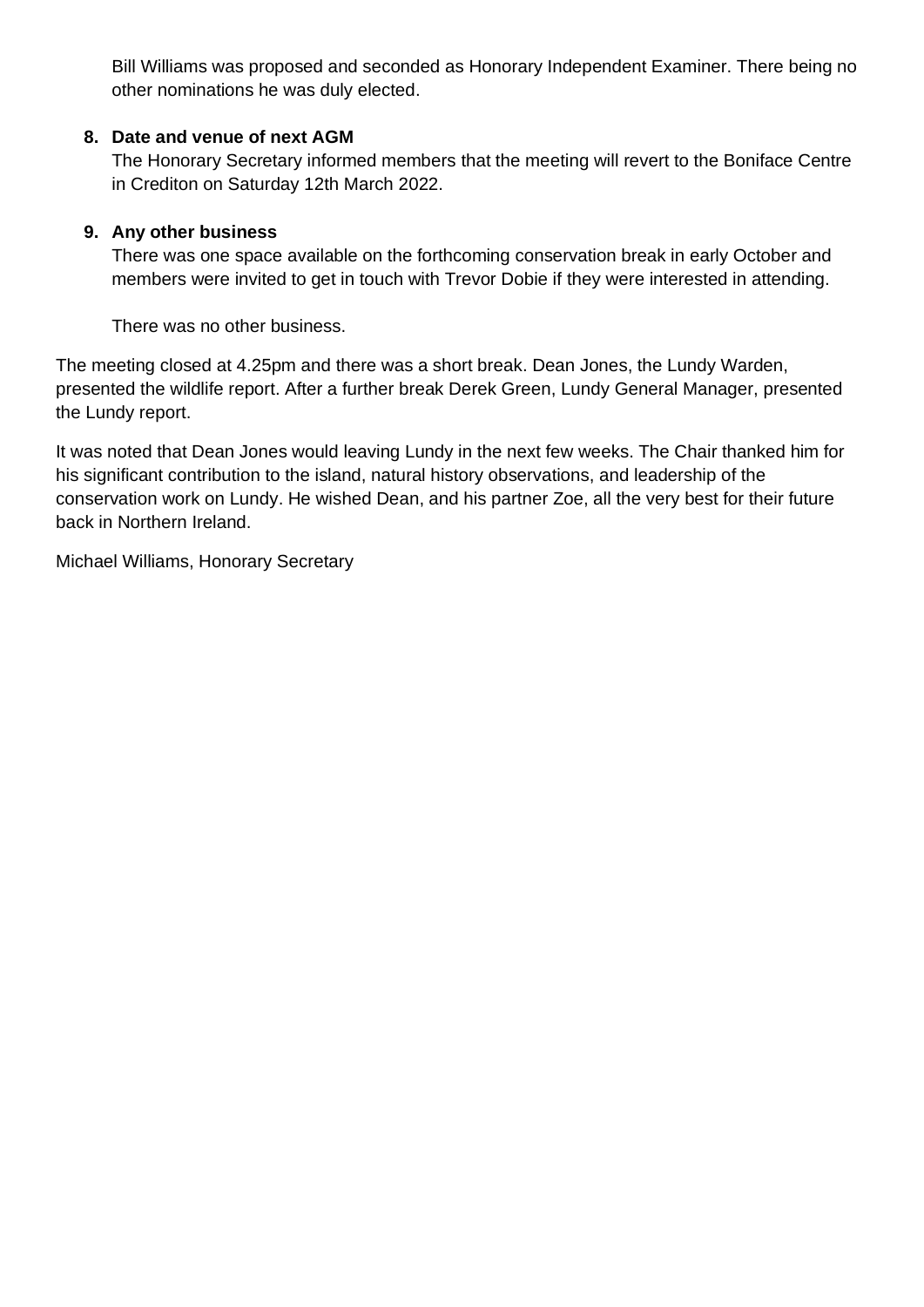## Lundy Field Society Treasurers Report and accounts

We were very fortunate this year to receive a substantial bequest from the estate of Patricia Rodley who, with her late husband and sister, were regular enthusiastic visitors to Lundy. The accounts presented here show a surplus for the year of £59,266 which includes £52,000 from that bequest. The remaining surplus of £7,266 is largely the result of increased membership, reduced funding to conservation breaks and the lack of expenditure on the biennial Journal.

To strike a balance between making immediate use of large donations and investing in the future of the society, the committee agreed that 20% of individual legacies or donations exceeding £1,000 would be allocated to a 'project fund' and the remainder invested. The additional investments amounted to £24,100 during the year. To ensure that the day-to-day operation of the society is covered by subscription income, other donations (excluding the regular Jennetts Trust income) is now also diverted to the 'project fund', which at the end of the year stood at £10,679. The committee would welcome ideas from the membership on suitable projects which could benefit from this fund.

Despite reduced access to the island, membership income has grown by 13% and donations have also increased. Included in the donations is a total of £223 from Amazon Smile and members are encouraged to nominate the LFS as their charity of choice when buying online from Amazon. We also continue to benefit from generous monthly donations from the Jennetts Trust, which the donor is happy for us to use to support general running costs, for which we are grateful. The 2020/21 Gift Aid claim was delayed beyond the end of the financial year due to complications in the change of Treasurer and will be included in the 2022 accounts.

The regrettable cancellation of the Discover Lundy 2021 event, due to COVID restrictions, after we had paid the balance on the property rentals, resulted in a lot of administration. We are very grateful to Landmark Trust for providing a full refund, including the deposits paid in 2019. There was no net income or expenditure in 2021 and the only cost to the society was that of printing booking forms in 2020.

Sales of *The Harman Family's Lundy* and *Protecting Lundy's Marine Life* in 2021 have been included in Sundry sales, along with sales of past Annual Reports and other donated publications and Lundy ephemera. We continue to sell *Lundy Fungi* through the website and Lundy General Stores, which is also our primary outlet for Colouring Books. The stock shown as assets includes the value at cost of these two publications at the end of the year.

Research grants were carried over from 2020, although the full amounts of the awards were not claimed. The committee agreed to contribute up to £1,650 towards the refurbishment of the terrace Heligoland trap, the first payment of which is shown as project expenditure. The cancellation of the spring Conservation Breaks meant that there was less expenditure attributed to supporting conservation work.

The Society continues to provide financial support to ornithological research on the island through bird ringing, by fully subsidising the cost of rings for Manx Shearwaters and Storm Petrels. Visiting members who are qualified bird ringers are also subsidised to an individual annual maximum of £25 and re-imburse the LFS for ring usage above that. We anticipate that the new assistant warden will soon be qualified to ring birds independently and have agreed to cover the costs of rings used by him, as we did for the previous warden. We are grateful for an award of £472 from Natural England towards the cost of seabird rings and were able to forestall a rise in ring costs by re-stocking in October. The net value of our contribution to bird ringing in 2021 was £248.

The 2021 expenditure shown for our regular publications – Bulletin, Annual Report and Journal – includes typesetting, printing and distribution costs. We are grateful to the Lundy Company and the Bideford Shore Office staff for handling the franking of the Annual Report, which reduced the distribution costs.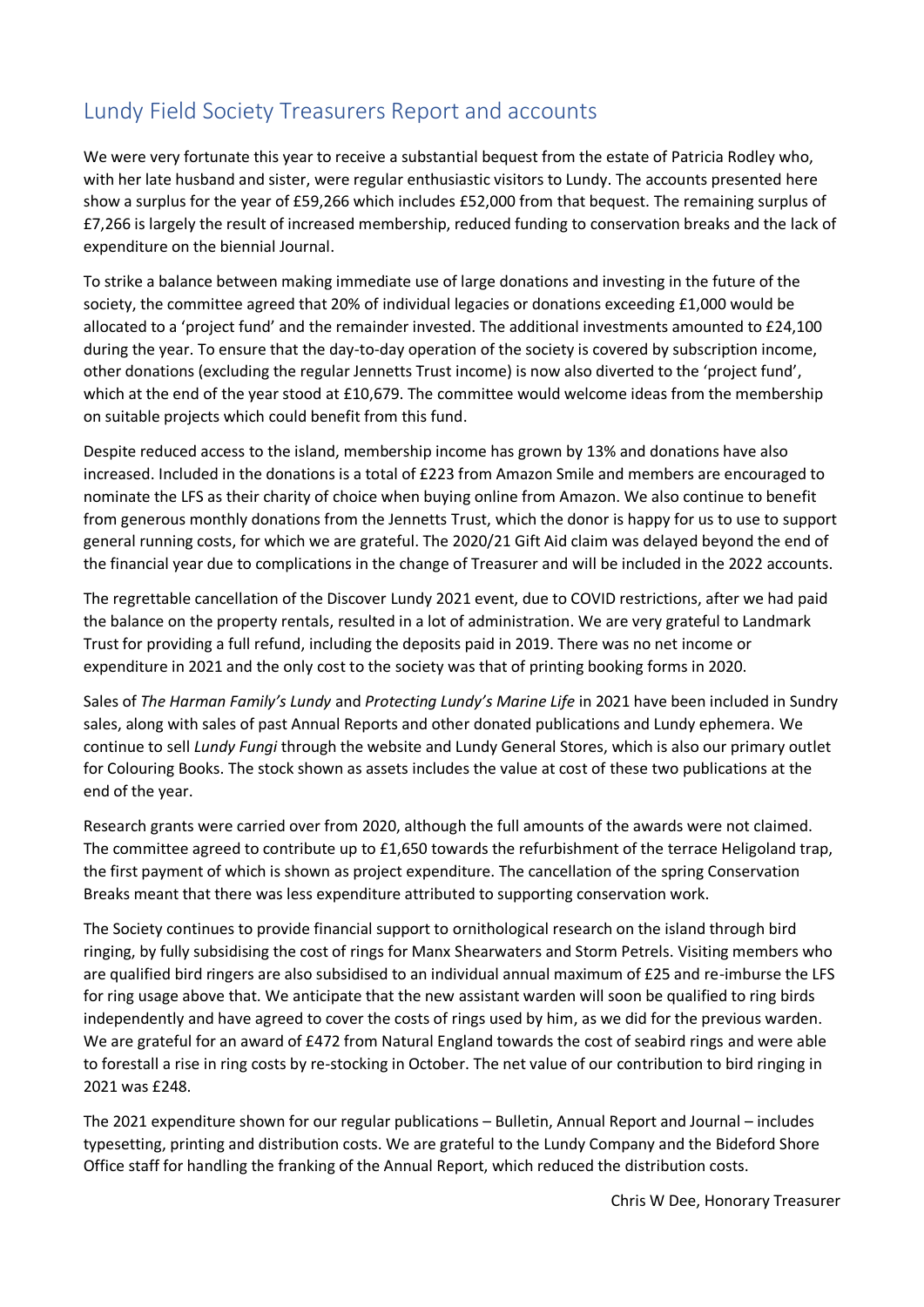# Income and Expenditure for the year ended 31 December 2021

| Income                            | 2021   | 2020     |
|-----------------------------------|--------|----------|
|                                   | £      | £        |
| Subscriptions                     | 10,423 | 9,222    |
| Donations                         | 1,923  | 1,511    |
| Jennetts Trust                    | 2,040  | 2,040    |
| Legacies                          | 52,000 |          |
| Gift Aid                          |        | 1,345    |
| Conservation break deposits       | 590    |          |
| Book sales - Lundy Fungi          | 328    | 280      |
| Book sales - Colouring Book       | 54     |          |
| Sundry sales                      | 679    | 452      |
| Postage                           | 17     | 68       |
| <b>Bird ringing</b>               | 1,216  | 254      |
| Sundries                          |        | 45       |
| Interest                          | 3      | 116      |
| Stock value increase              | 448    | 211      |
| <b>Total income</b>               | 69,721 | 15,544   |
| Deduct expenditure                | 10,455 | 20,528   |
| Surplus / (deficit) for the year  | 59,266 | (4, 984) |
|                                   |        |          |
| <b>Expenditure</b>                | 2021   | 2020     |
|                                   | £      | £        |
| <b>Bulletin</b>                   | 763    | 934      |
| Report                            | 3,106  | 3,031    |
| Journal                           |        | 3,847    |
| Website                           | 52     | 66       |
| Publicity                         | 201    |          |
| <b>Bird ringing</b>               | 1,802  | 1,155    |
| Grants                            | 1,018  | 500      |
| <b>Conservation breaks</b>        | 2,214  |          |
| Projects                          | 897    |          |
| Donation to Landmark Lundy Appeal |        | 10,000   |
| <b>AGM</b> expenses               | 38     | 92       |
| Committee expenses                |        | 109      |
| Discover Lundy 2021               |        | 55       |
| Postage                           | 170    | 387      |
| Stationery                        | 93     | 64       |
| LFS Library                       |        | 116      |
| Sundries                          | 101    | 172      |
| <b>Total expenditure</b>          | 10,455 | 20,528   |